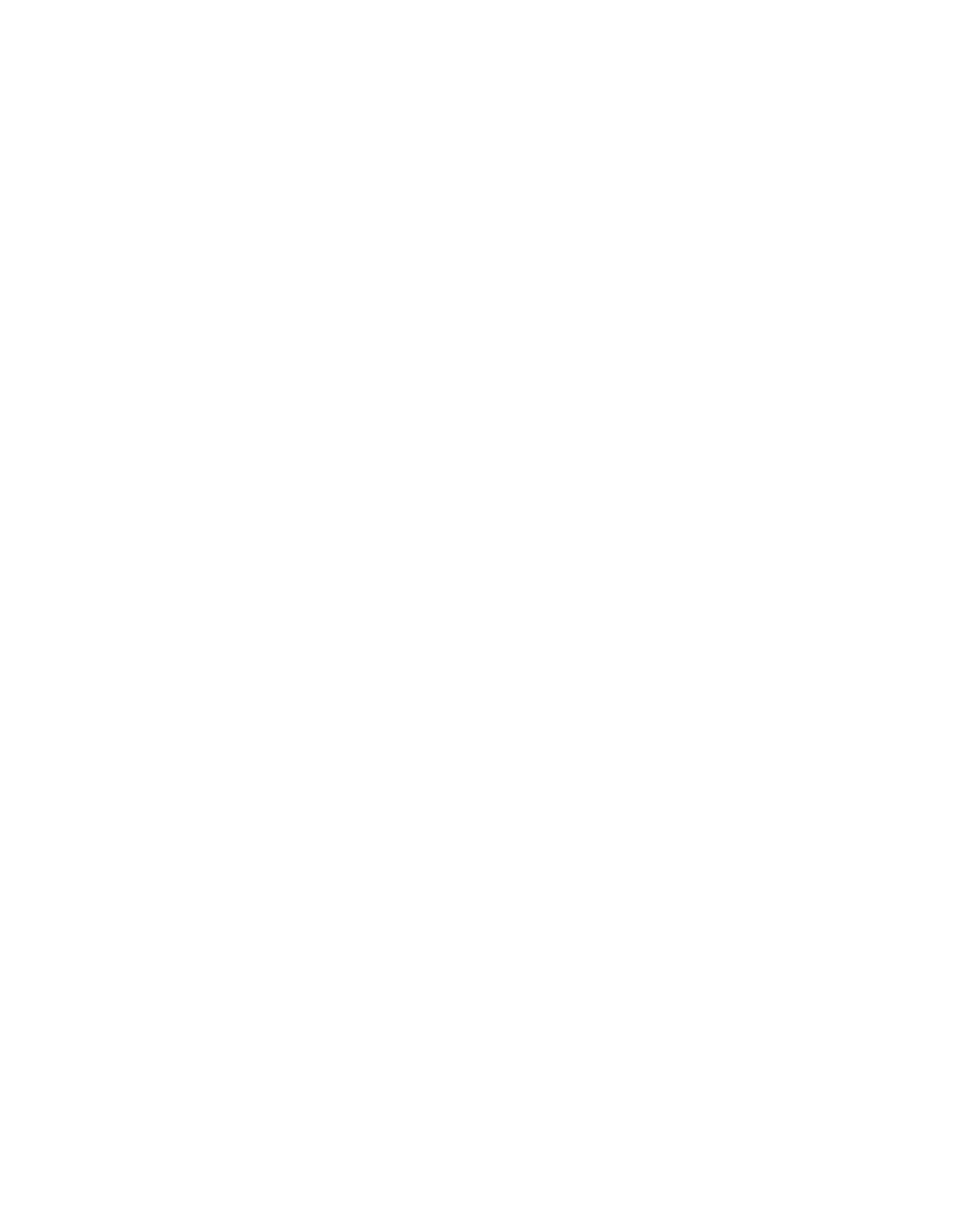#### **Introduction**

<span id="page-2-0"></span>This guide was developed by the statewide leadership for the Legal Framework project team and the Texas Education Agency (**TEA**) in response to the requirement in Texas Education Code (**TEC**) § 26.0081. The guide is designed to give you, as the parent of a child who is or may be eligible for special education services, a better understanding of the special education process and of your procedural rights and responsibilities so that you will be able to fully participate in the decision-making process regarding your child's education.

The Individuals with Disabilities Education Act of 2004 (**IDEA**) is the federal law that governs the special education process. One of the main purposes of IDEA is to ensure that children with disabilities have available to them a free appropriate public education (**FAPE**) that emphasizes special education and related services designed to meet their unique needs and prepare them for further education, employment, and independent living. *Special education*  means specially designed instruction to meet the unique needs of a child with a disability. *Related services* are special services needed to support students' special education services so they can make progress to meet their academic and functional goals. Related services can include services such as occupational therapy, physical therapy, speech-language therapy, counseling services, orientation and mobility services, and/or transportation services.

Under IDEA, parents are given a large level of participation at every stage of the special education process. This guide describes various activities that may take place during that process. To help you further understand your legal rights under IDEA, the school is required to give you a copy of a document called the *[Notice of Procedural Safeguards](http://framework.esc18.net/)* at certain times in the special education process. The document must be provided to you at least once a year and when any of the following circumstances occur:

- upon referral or your request for an initial evaluation of your child;
- upon receipt of the first state complaint in a school year;
- upon receipt of the first request for a due process hearing in a school year;
- on the day a decision is made to make a disciplinary change of placement; and
- upon your request.

In Texas, a child's eligibility for special education services and most of the major decisions about a child's special education program are made by an admission, review, and dismissal (**ARD**) committee. You may also hear this group referred to as an individualized education program (**IEP**) team, which is the term used in federal law. If an ARD committee is formed for your child, you will be a member of that committee.

This guide will be updated periodically as changes to the federal and state special education requirements occur. An electronic version that is in a printable version may be found on the Region 18 Education Service Center webpage in the Legal Framework for the Child-Centered Special Education Process at [http://framework.esc18.net/.](http://framework.esc18.net/)

There are many dates and deadlines in the special education process. In this publication, those important dates and deadlines are described. In addition, an on-line companion document is available to help answer questions you have about timelines for evaluation, prior written notice, transition, and IEP reviews and other key concepts. The *Timeline Decision Tree* is available at [https://framework.esc18.net/display/Webforms/ESC18-FW-Documents.aspx?DT=G&LID=en.](https://framework.esc18.net/display/Webforms/ESC18-FW-Documents.aspx?DT=G&LID=en)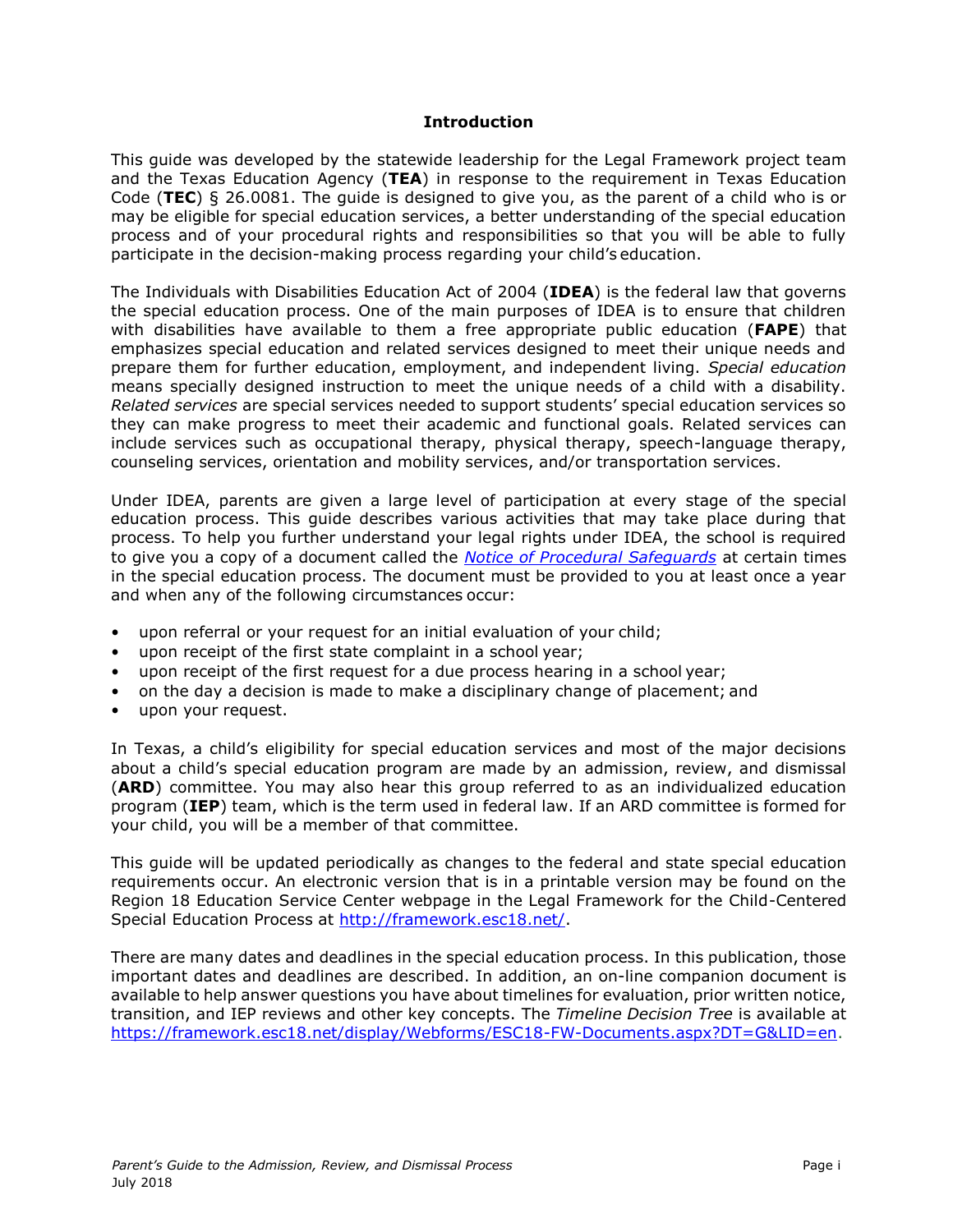| Present Levels of Academic Achievement and Functional Performance  7       |
|----------------------------------------------------------------------------|
|                                                                            |
| Special Education, Related Services, and Supplementary Aids and Services 7 |
|                                                                            |
|                                                                            |
|                                                                            |
|                                                                            |
|                                                                            |
|                                                                            |
|                                                                            |
|                                                                            |
|                                                                            |
|                                                                            |
|                                                                            |
|                                                                            |
|                                                                            |
|                                                                            |
|                                                                            |
|                                                                            |
|                                                                            |
|                                                                            |
|                                                                            |
|                                                                            |

# **Table of Contents**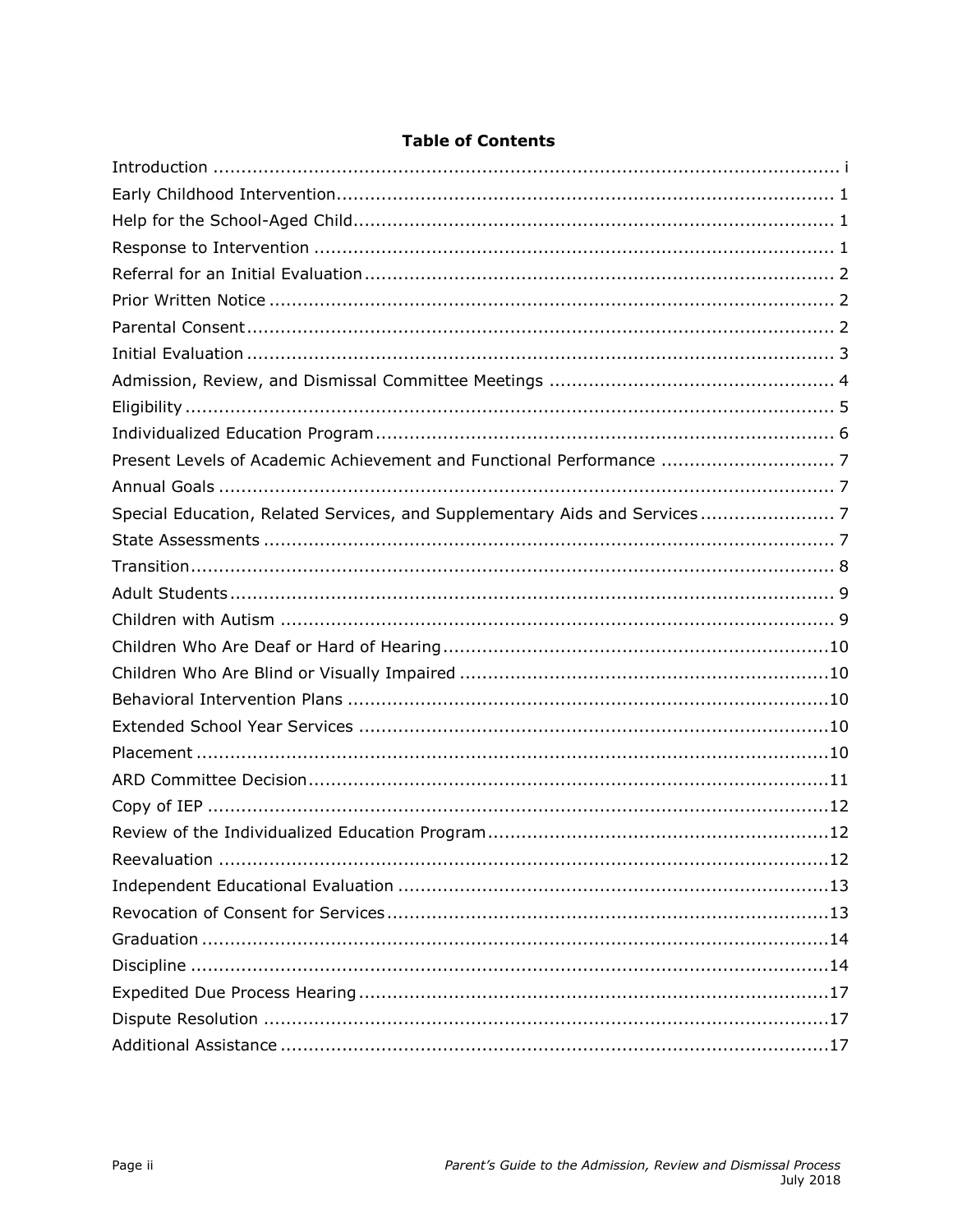# **PARENT'S GUIDE TO THE ADMISSION, REVIEW, AND DISMISSAL PROCESS**

# **Early Childhood Intervention**

<span id="page-4-0"></span>Help is available for families with infants and toddlers who have developmental delays. The agency in Texas that provides these early intervening services is the Health and Human Services Commission (**HHSC**). The program for very young children is called Early Childhood Intervention (**ECI**). These services are for children under the age of three.

At age three, children with disabilities may become eligible for services from a public school. Not all children who receive ECI services qualify for services provided by a public school. Therefore, at least 90 calendar days before a toddler receiving ECI services turns three years old, a meeting will be scheduled to help the family transition from ECI services to special education services, if appropriate. If the child qualifies, special education services must be made available to the child on his or her third birthday. *Beyond ECI* is a publication that contains information about the transition from the early childhood program to special education. This publication can be found at [https://www.navigatelifetexas.org/uploads/](https://www.navigatelifetexas.org/uploads/files/general-files/Beyond-ECI-ECI-17_1117.pdf) [files/general-files/Beyond-ECI-ECI-17\\_1117.pdf.](https://www.navigatelifetexas.org/uploads/files/general-files/Beyond-ECI-ECI-17_1117.pdf)

#### **Help for the School-Aged Child**

<span id="page-4-1"></span>If you have concerns about your school-aged child's learning or behavior, the first step is to talk to your child's teacher or the school principal about your concerns. If this step is unsuccessful, you should ask school personnel about making a referral to the campus-based student support team, which is a team of teachers, and other personnel who meet regularly to address any learning or behavioral concerns that children are having.

Before a child who is experiencing difficulty in the general education classroom is referred for a special education evaluation, the child should be considered for all support services available to all children. These services may include, but are not limited to: tutoring; remedial services; compensatory services; response to scientific, research-based intervention; and other academic or behavior support services.

#### **Response to Intervention**

<span id="page-4-2"></span>Federal law directs schools to focus on helping all children learn by addressing problems early. Response to Intervention (**RtI**) is an approach that many schools use for identifying and helping children who are at risk for not meeting grade-level standards. The basic elements of an RtI approach are: the provision of scientific, research-based instruction and interventions in the general education classroom; monitoring and measurement of the child's progress in response to the interventions; and use of these measures of progress to make educational decisions.

The RtI approach includes a multi-leveled system of interventions in which each level or tier represents an increasingly intense level of services. Interventions provided to a child will be continually adjusted based on progress monitoring until the child is progressing adequately. Children, who do not respond to the initial interventions within a reasonable period of time, as suggested by research, are referred for more intensive interventions.

A child does not need to advance through each tier of the RtI system before a referral for special education is made. Once it is apparent that general education interventions are not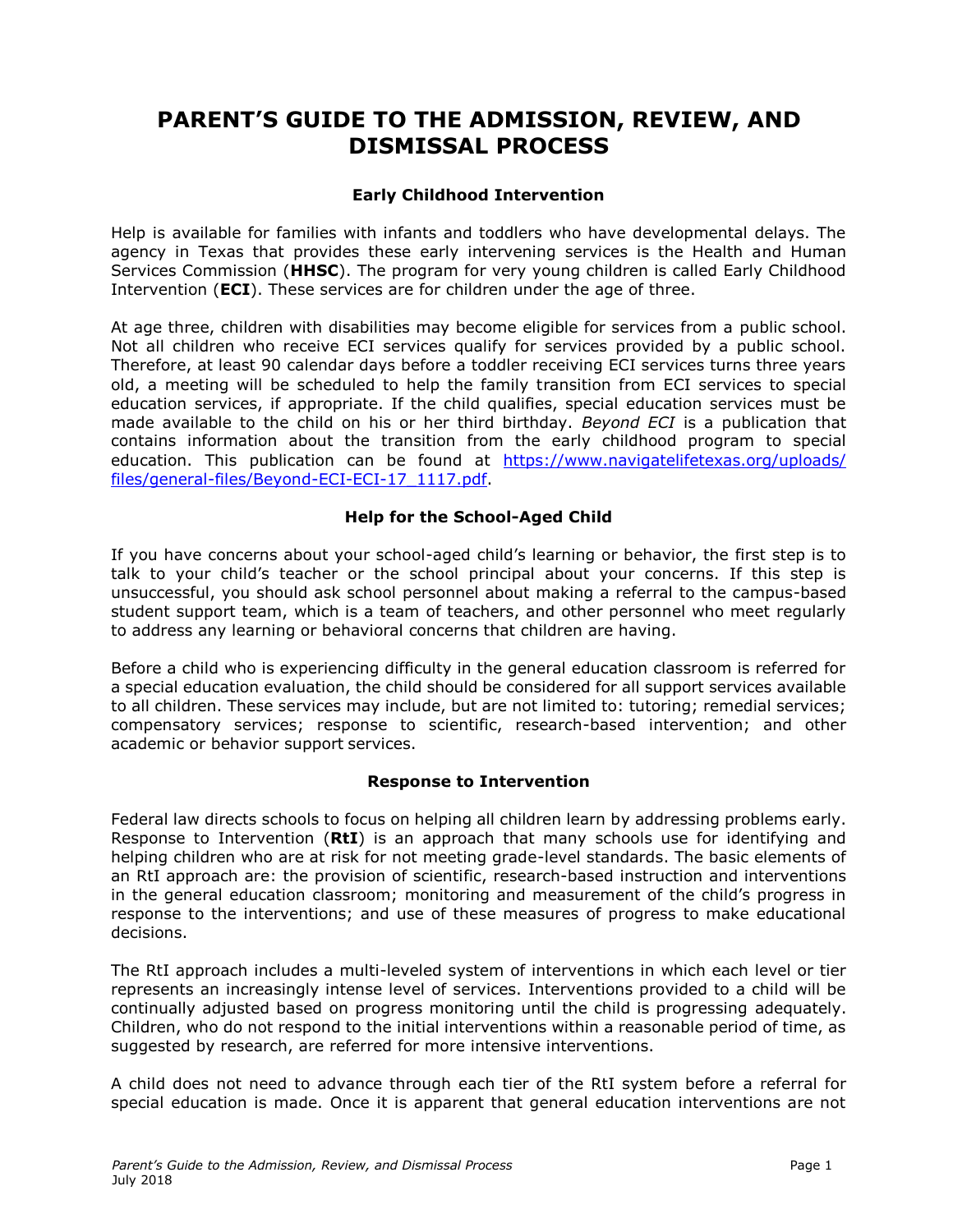sufficient, school personnel should suspect that the child has a disability and should initiate a referral. Parents can also request a referral at any time regardless of whether the child is receiving interventions through an RtI system. More information about the RtI process may be found at [http://tea.texas.gov/index2.aspx?id=2147500224.](http://tea.texas.gov/index2.aspx?id=2147500224)

# **Referral for an Initial Evaluation**

<span id="page-5-0"></span>A school has an affirmative duty to make a referral for an initial evaluation for special education services any time it suspects that a child has a disability and a need for special education services under IDEA. You may also initiate a referral for an initial evaluation of your child at any time.

If you make a written request to a local educational agency's director of special education services or to a district administrative employee for an initial evaluation for special education services, the school must, not later than the 15th school day after the date the school receives the request, either give you: 1) prior written notice of its proposal to conduct an evaluation, a copy of the *[Notice of Procedural Safeguards](http://framework.esc18.net/)*, and the opportunity to give written consent for the evaluation; or 2) prior written notice of its refusal to evaluate your child and a copy of the *[Notice of Procedural](http://framework.esc18.net/) Safeguards*.

Please note that a request for a special education evaluation may be made verbally and does not need to be in writing. Districts and charter schools must still comply with all federal notice requirements and requirements for identifying, locating, and evaluating children who are suspected of being a child with a disability and in need of special education. However, a verbal request does not require the district or charter school to respond within the 15-school-day timeline.

#### **Prior Written Notice**

<span id="page-5-1"></span>One of your rights under IDEA is to receive *prior written notice* about certain actions concerning your child before the school actually takes the action. Specifically, a school must give you prior written notice in your native language or other mode of communication when it:

- proposes to initiate or change the identification, evaluation, educational program, or educational placement of your child or the provision of a FAPE to your child (including a change prompted by your revocation of consent for the continued provision of special education and related services);or
- refuses to initiate or change the identification, evaluation, educational program, or educational placement of your child or the provision of a FAPE to your child.

Prior written notice must be given at least five school days in advance of the actions that the school proposes or refuses to take, unless you agree to a shorter timeframe. The school must provide the prior written notice regardless of whether you agreed to or requested the change.

#### **Parental Consent**

<span id="page-5-2"></span>There are certain activities in the special education process that cannot take place unless the school obtains your consent. The school must fully inform you of all the information needed to be able to make a good decision, including a description of the proposed activity.

The information must be in your native language or other mode of communication. If there are records to be released, the school must list the records and to whom they will be released.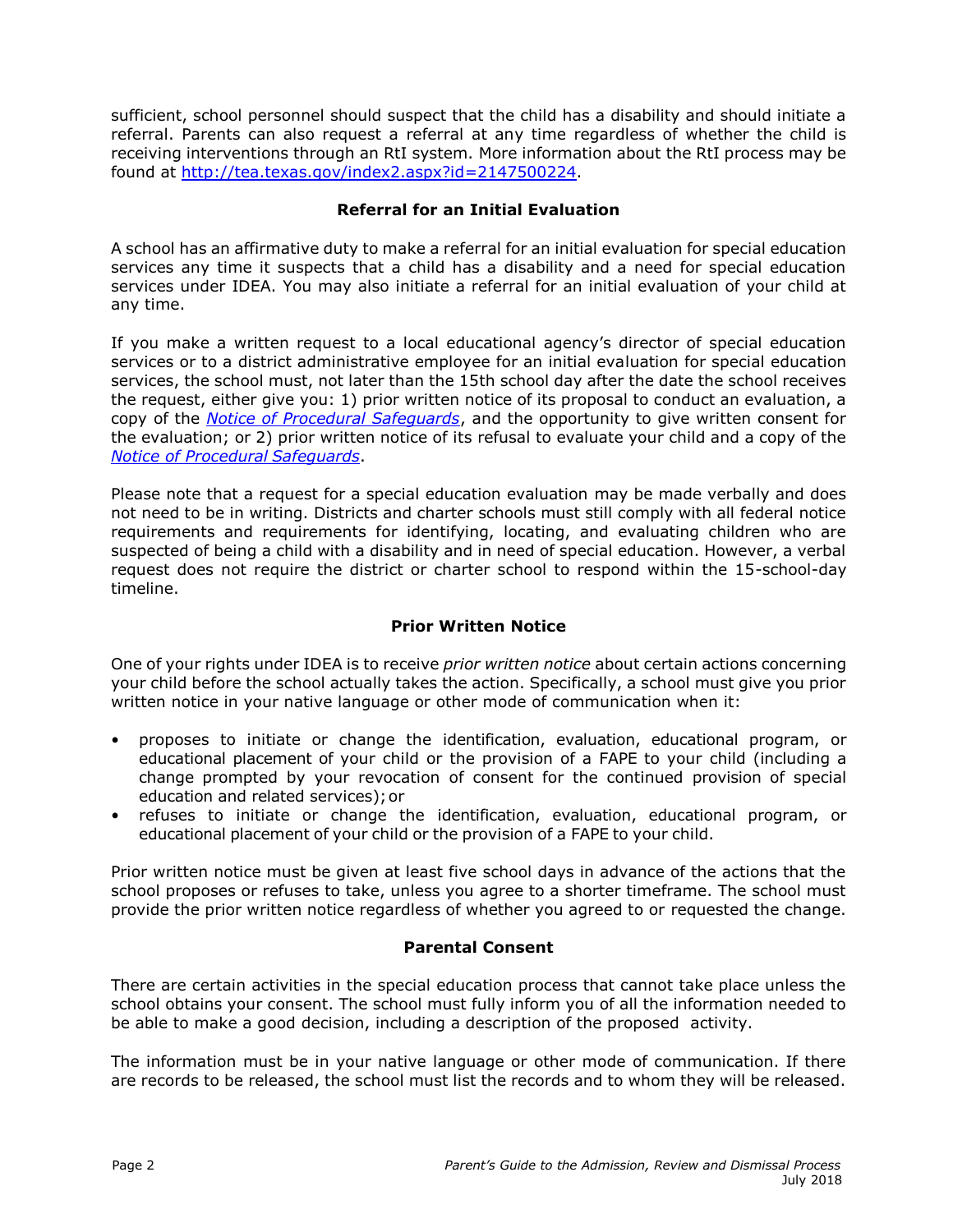When you give consent, it means that you understand and agree in writing for the school to carry out the activity for which consent is sought. It is important that you understand that the consent is voluntary and may be revoked at any time before the activity taking place. However, if you revoke consent for an activity, it is not retroactive.

The following are examples of activities that require your consent:

- evaluating your child for the first time;
- reevaluating your child if more information is needed;
- providing special education and related services for the first time;
- excusing an ARD committee member from attending an ARD committee meeting; and
- inviting a representative of any participating agency that is likely to be responsible for providing or paying for secondary transition services.

# **Initial Evaluation**

<span id="page-6-0"></span>If you give your consent for an initial evaluation, the school will conduct an evaluation of your child in all areas of suspected disability to determine if your child has a disability and to determine his or her educational needs. The evaluation process for your child must:

- include information about your child's academic, developmental and functional performance;
- be administered by trained and knowledgeable personnel;
- be administered in your child's native language or other mode of communication; and
- be unbiased, or given in such a way so as not to discriminate against your child, regardless of his or her cultural background, race, or disability.

The initial evaluation and the resulting report must be completed no later than 45 school days from the day the school receives your written consent, except that if your child has been absent from school during the evaluation period on three or more school days, the evaluation period must be extended by a number of school days equal to the number of school days that your child has been absent. The school must give you a copy of the evaluation report at no cost.

If your child is under five years of age by September 1 of the school year and not enrolled in public school, or is enrolled in a private or home school setting regardless of age, the initial evaluation and the resulting report must be completed no later than 45 school days from the day the school receives your written consent.

There is an exception to the 45 school day timeline if the school receives your consent for the initial evaluation at least 35 but less than 45 school days before the last instructional day of the school year. In this case, the written report must be completed and provided to you by June 30 of that year. However, if your child is absent from school on three or more days during the evaluation period, the June 30th due date no longer applies. Instead, the general timeline of 45 school days plus extensions for absences of three or more days will apply.

If you do not consent to the initial evaluation, the school may, but is not required to, pursue the evaluation by asking for mediation or requesting a due process hearing. If the school decides not to pursue the evaluation, the school does not violate the requirement under IDEA to identify, locate, and evaluate all children with disabilities who are in need of special education and related services. This requirement is referred to as the *child find duty*.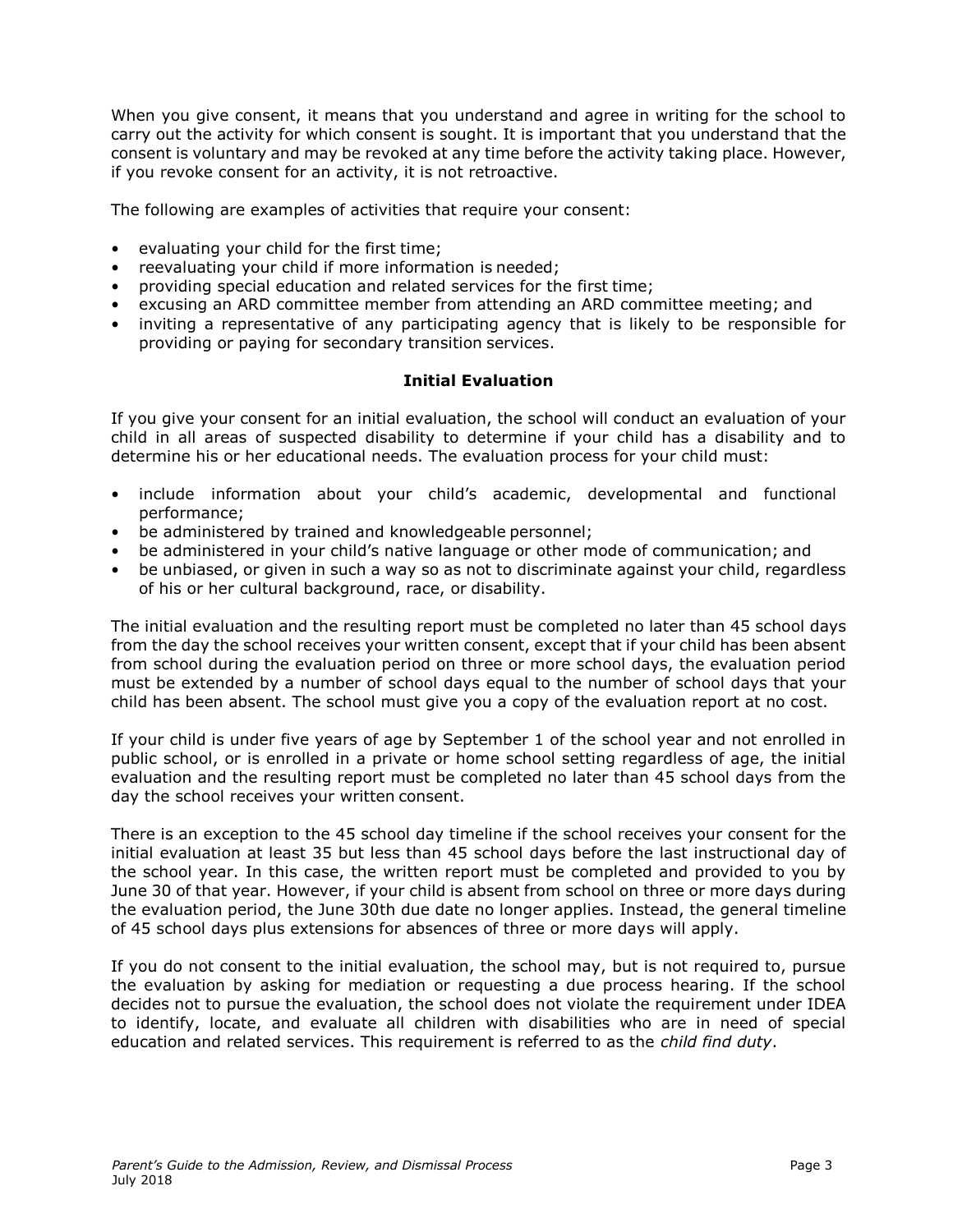# **Admission, Review, and Dismissal Committee Meetings**

<span id="page-7-0"></span>After the initial evaluation report is completed, an ARD committee must be formed to review the report and determine whether your child is eligible for special education and related services. The ARD committee members include the following:

- you, the parent;
- at least one regular education teacher of the child who must, when possible, be a teacher who is responsible for implementing a portion of the child's IEP;
- at least one special education teacher or provider of the child;
- a representative of the school:
- a person who can interpret the instructional implications of the evaluation results;
- other individuals who have knowledge or special expertise regarding the child and are invited by either you or the school;
- whenever appropriate, the child;
- to the extent appropriate, with your written consent or, after your child reaches age 18, with your adult child's written consent, a representative of any participating agency that is likely to be responsible for providing or paying for transition services;
- a representative from career and technical education, preferably the teacher, if the child is being considered for initial or continued placement in career or technical education; and
- a professional staff member who is on the language proficiency assessment committee, if the child is identified as an English language learner.

The ARD committee also includes, as applicable:

- a teacher who is certified in the education of students with auditory impairments, if the child has a suspected or documented auditory impairment;
- a teacher who is certified in the education of students with visual impairments, if the child has a suspected or documented visual impairment; or
- a teacher who is certified in the education of students with visual impairments and a teacher who is certified in the education of students with auditory impairments, if the child has suspected or documented deaf-blindness.

The school must invite you to each ARD committee meeting for your child and make efforts to ensure one or both parents' participation. Written notice of the meeting must be given to you at least five school days before the meeting, unless you agree to a shorter timeframe. The written notice must include the purpose, time, location of the meeting, and a list of who will be attending the meeting. If you are unable to speak English, the school must provide the notice in your native language, unless it is clearly not feasible to do so. If your native language is not a written language, the school must take steps to ensure that the notice is translated orally or by other means so that you understand the notice.

The ARD committee meeting must be at a time and place agreeable to you and the school. If the time or date the school proposes is not convenient for you, the school must make reasonable efforts to find a time that you are able to meet. If neither parent can attend the meeting, you may participate through alternative means such as through telephone or videoconferencing. If the school is unable to convince you to attend, then the school can conduct the meeting without you.

An ARD committee member may be excused from attending part or all of an ARD committee meeting when the person's attendance is not necessary because the person's area of the curriculum or related service is not being modified or discussed in the meeting. You must agree in writing to the excusal.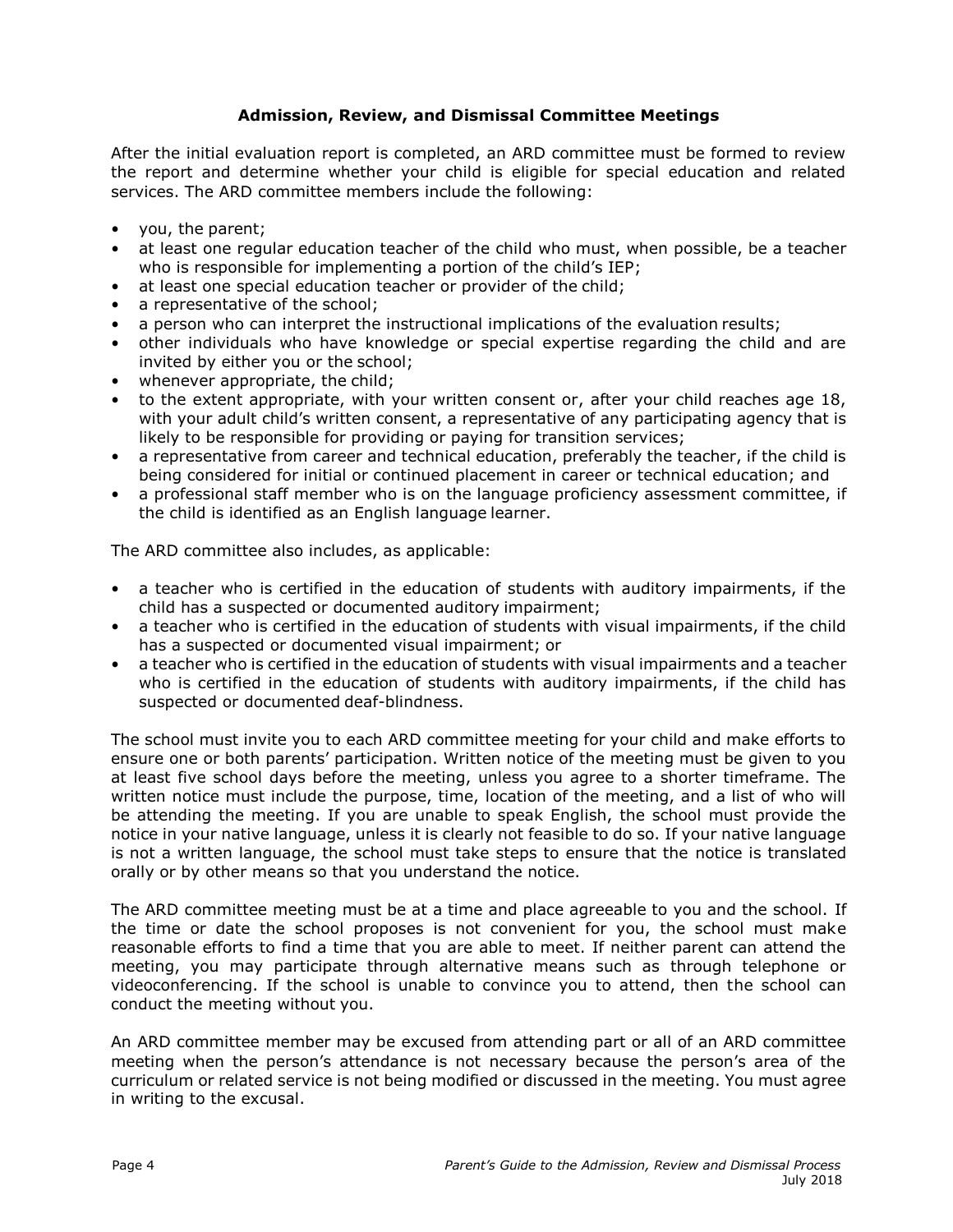A member of the ARD committee may also be excused from attending an ARD committee meeting when the meeting involves a modification to, or discussion of, the member's area of curriculum or related service if you and the school consent to the excusal in writing and the person being excused submits written input into the development of the IEP before the meeting.

# **Eligibility**

<span id="page-8-0"></span>There is a two-part test for determining whether your child is eligible for special education and related services: (1) your child must have a disability; and (2) as a result of the disability, your child must need special education and related services to benefit from education. To meet the first part of the two-part test for eligibility, a child between the ages of 3 through 21, except as noted, must meet the criteria for one or more of the disability categories listed below:

- auditory impairment (from birth);
- autism;
- deaf-blindness (from birth);
- emotional disturbance;
- intellectual disability;
- multiple disabilities;
- noncategorical early childhood (ages three through five);
- orthopedic impairment;
- other health impairment;
- specific learning disability;
- speech or language impairment;
- traumatic brain injury; or
- visual impairment (including blindness from birth).

The ARD committee must make the eligibility determination within 30 calendar days from the date of completion of the initial evaluation report. If the 30th day falls during the summer and school is not in session, the ARD committee has until the first day of classes in the fall to finalize decisions concerning the initial eligibility determination, the IEP, and placement; unless the initial evaluation indicates that the child will need extended school year (**ESY**) services during that summer.

If, however, the school received your consent for an initial evaluation at least 35 but less than 45 school days before the last instructional day of the school year and your child was not absent three or more days between the time you provided consent and the last instructional day (i.e., the conditions are met for receiving the evaluation report by June 30th), the ARD committee must meet not later than the 15th school day of the next school year to consider the evaluation report, unless the evaluation indicates that your child will need ESY services during that summer. If the evaluation indicates that your child needs summer ESY services, the ARD committee must meet as expeditiously as possible to consider the child's evaluation.

Not all struggling learners are eligible for special education services. If your child's problems are primarily from a lack of appropriate instruction in reading or math or due to the fact that your child has limited English proficiency, your child is not eligible for special education services. If the evaluation reflects that your child does not have a disability, the campus- based support team may meet and recommend other services or programs in general education to help your child.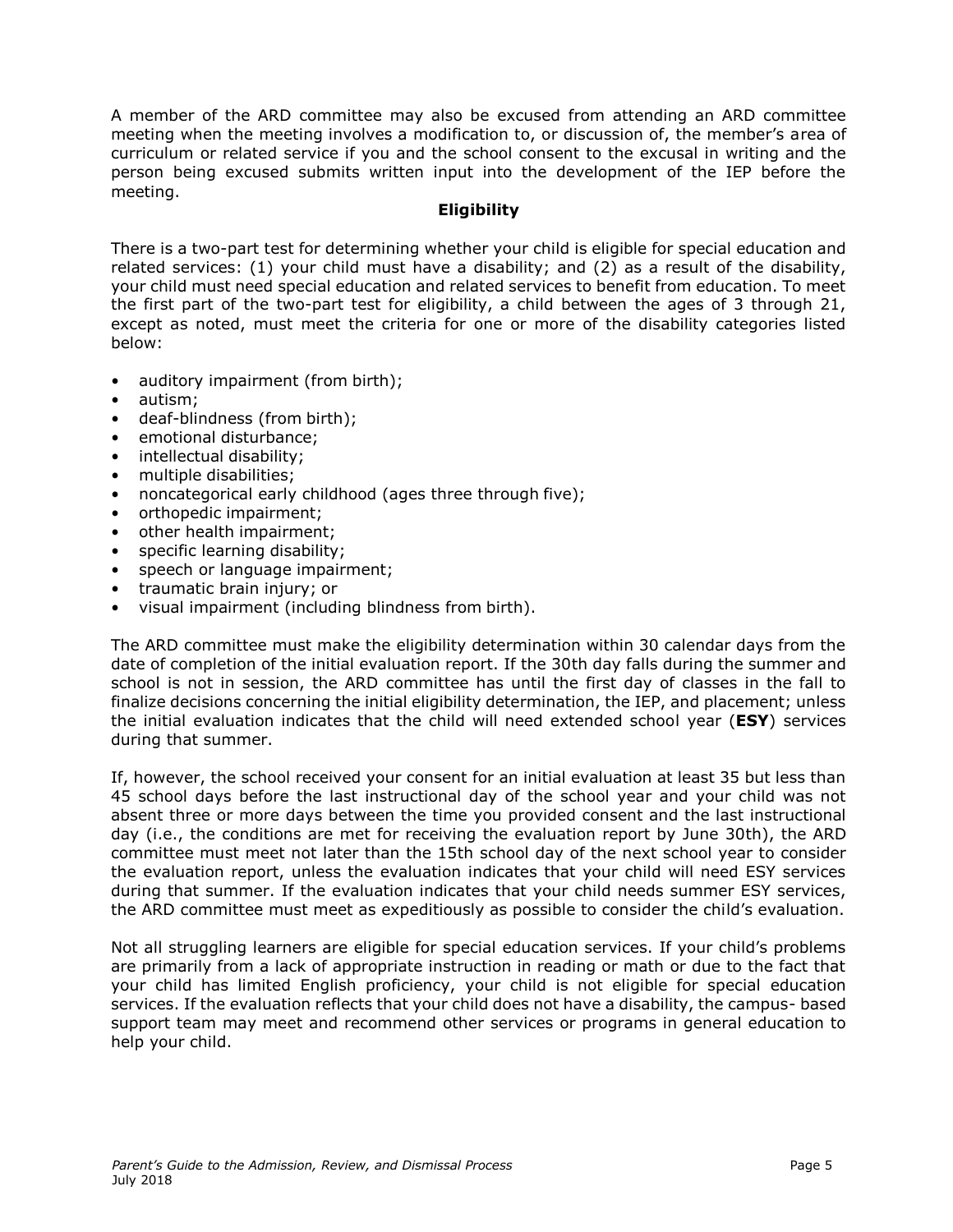If the evaluation shows that your child has a disability, the ARD committee must then address the second part of the two-part eligibility test by deciding whether your child needs special education and related services to benefit from education. If your child does not have an educational need for special education services, he or she is not eligible for any such services.

# **Individualized Education Program**

<span id="page-9-0"></span>If your child qualifies for special education services, the school is required to provide a FAPE in the least restrictive environment. This is accomplished through the ARD committee's development of an IEP and the school's implementation of the IEP. Before the school can provide any initial special education and related services; however, it must obtain your consent for services. The school must make reasonable efforts to obtain your consent for the initial provision of services. If you do not consent to the initial provision of services, the school may not ask for mediation or request a due process hearing to override your refusal to consent to services. No special education and related services will be provided if you refuse consent.

The major components of the IEP include:

- your child's present levels of academic achievement and functional performance (**PLAAFP**);
- annual goals;
- a description of the special education, related services, and supplementary aids and services that will be provided;
- information regarding how your child will participate in state and districtwide assessments;
- transition services, when age-appropriate; and
- other areas that must be addressed for children with certain disabilities, needs, or circumstances.

The TEA has developed a model form that may be found at [http://tea.texas.gov/](http://tea.texas.gov/index2.aspx?id=2147504486) [index2.aspx?id=2147504486](http://tea.texas.gov/index2.aspx?id=2147504486). Your child's school may use this model form or may use another form.

In developing the IEP, there are several things the ARD committee must consider, including:

- the strengths of your child;
- your concerns for enhancing the education of your child;
- the results of the most recent evaluation of your child; and
- the academic, developmental, and functional needs of your child.

In addition, the ARD committee must address special factors for some children, as follows:

- consider the use of positive behavioral interventions and supports, and other strategies, to address that behavior when a child's behavior impedes learning;
- consider the language needs of the child as those needs relate to the child's IEP when the child qualifies as a child with limited English proficiency; provide for instruction in braille and the use of braille, unless the committee determines that instruction in braille or the use of braille is not appropriate for the child when the child is blind or visually impaired;
- consider the communication needs of the child, and for the child who is deaf or hard of hearing, consider the child's language and communication needs, opportunities for direct communications with peers and professional personnel in the child's language and communication mode, academic level, and full range of needs, including opportunities for direct instruction in the child's language and communication mode; and
- consider whether the child needs assistive technology devices and services.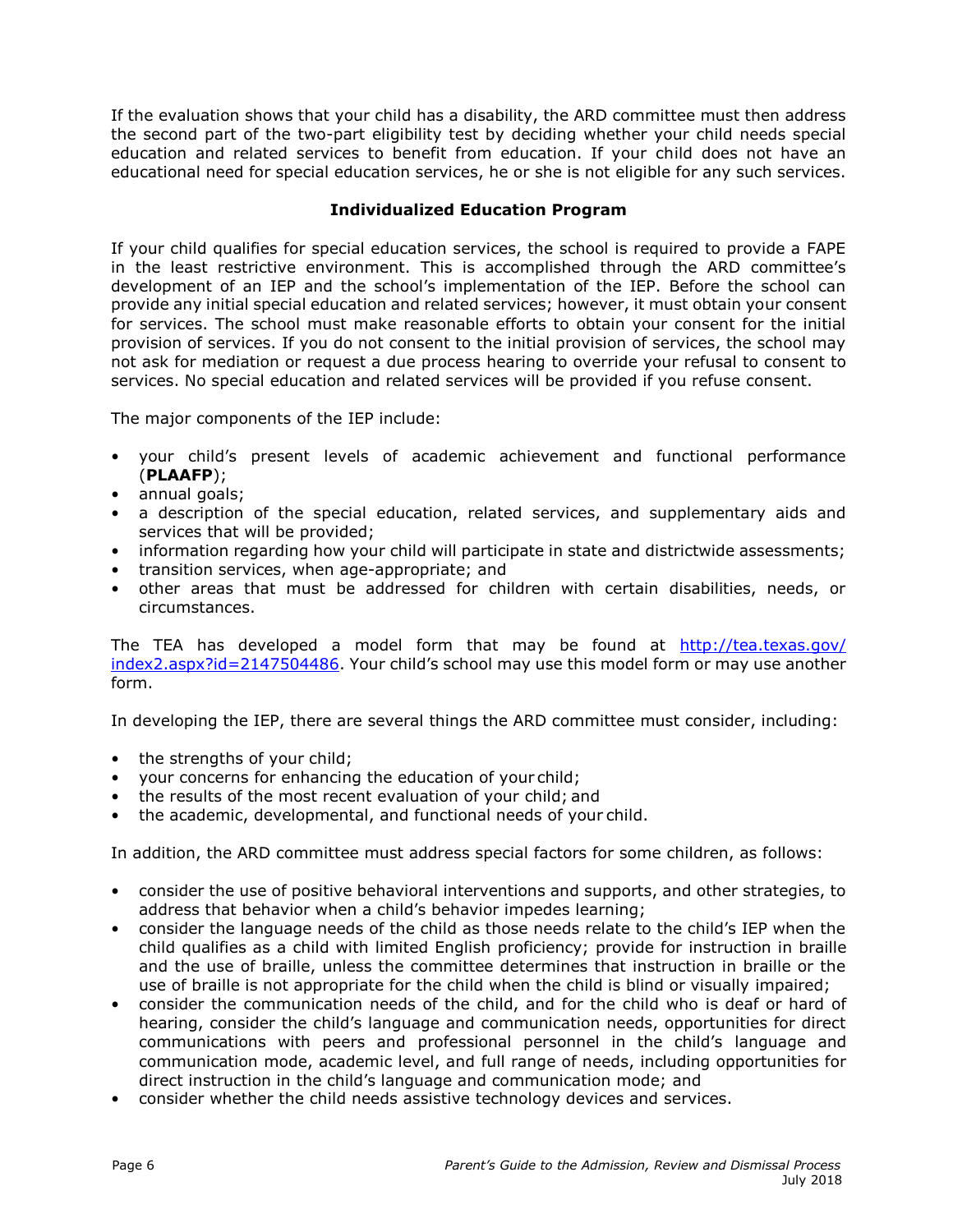# **Present Levels of Academic Achievement and Functional Performance**

<span id="page-10-0"></span>The IEP must contain a statement of your child's PLAAFP. This statement must include how the disability affects involvement and progress in the general curriculum. If your child is a preschool child, the statement must explain how the disability affects participation in ageappropriate activities.

# **Annual Goals**

<span id="page-10-1"></span>The IEP must contain measurable annual goals designed to meet your child's needs resulting from the disability so that he or she can be involved and progress in the general curriculum. These goals must also address other educational needs that result from your child's disability. The IEP must describe how your child's progress toward the annual goals will be measured as well as when the progress reports will be provided to you.

#### **Special Education, Related Services, and Supplementary Aids and Services**

<span id="page-10-2"></span>The ARD committee decides what services are needed to:

- enable the child to advance appropriately toward attaining the annual goals;
- be involved and make progress in the general curriculum (including participation in extracurricular and nonacademic activities); and
- be educated and participate with children without disabilities.

The IEP must include a statement of needed special education, related services, and supplementary aids and services to be provided to your child or on behalf of your child. These services must be based on peer-reviewed research to the extent practicable.

Additionally, the IEP must contain a statement of any needed program modifications and supports for school personnel that will be provided. The IEP must also include the projected date for the beginning of the services and modifications and the anticipated frequency, location, and duration of the services and modifications.

#### **State Assessments**

<span id="page-10-3"></span>Under federal law, state assessments must be given to all children to determine whether schools have been successful in teaching children the state academic content standards. In Texas, the academic content standards are known as the Texas Essential Knowledge and Skills which can be found on the TEA website at [http://tea.texas.gov/index2.aspx?id=6148.](http://tea.texas.gov/index2.aspx?id=6148) Children who receive special education services will take the appropriate state assessments which are based on grade-level content.

If the ARD committee determines that accommodations are necessary for your child to participate in assessments, the IEP must contain a statement of the appropriate accommodations. Accommodation information is available at [http://tea.texas.gov/](http://tea.texas.gov/student.assessment/accommodations/) [student.assessment/accommodations/.](http://tea.texas.gov/student.assessment/accommodations/)

If the ARD committee determines that your child must take an alternate assessment instead of a particular state or districtwide assessment, statements must be provided regarding why the child cannot participate in the regular assessment and why the particular alternate assessment selected is appropriate for the child. In addition, your child's IEP must contain a description of benchmarks or short-term objectives as part of the child's annual goals.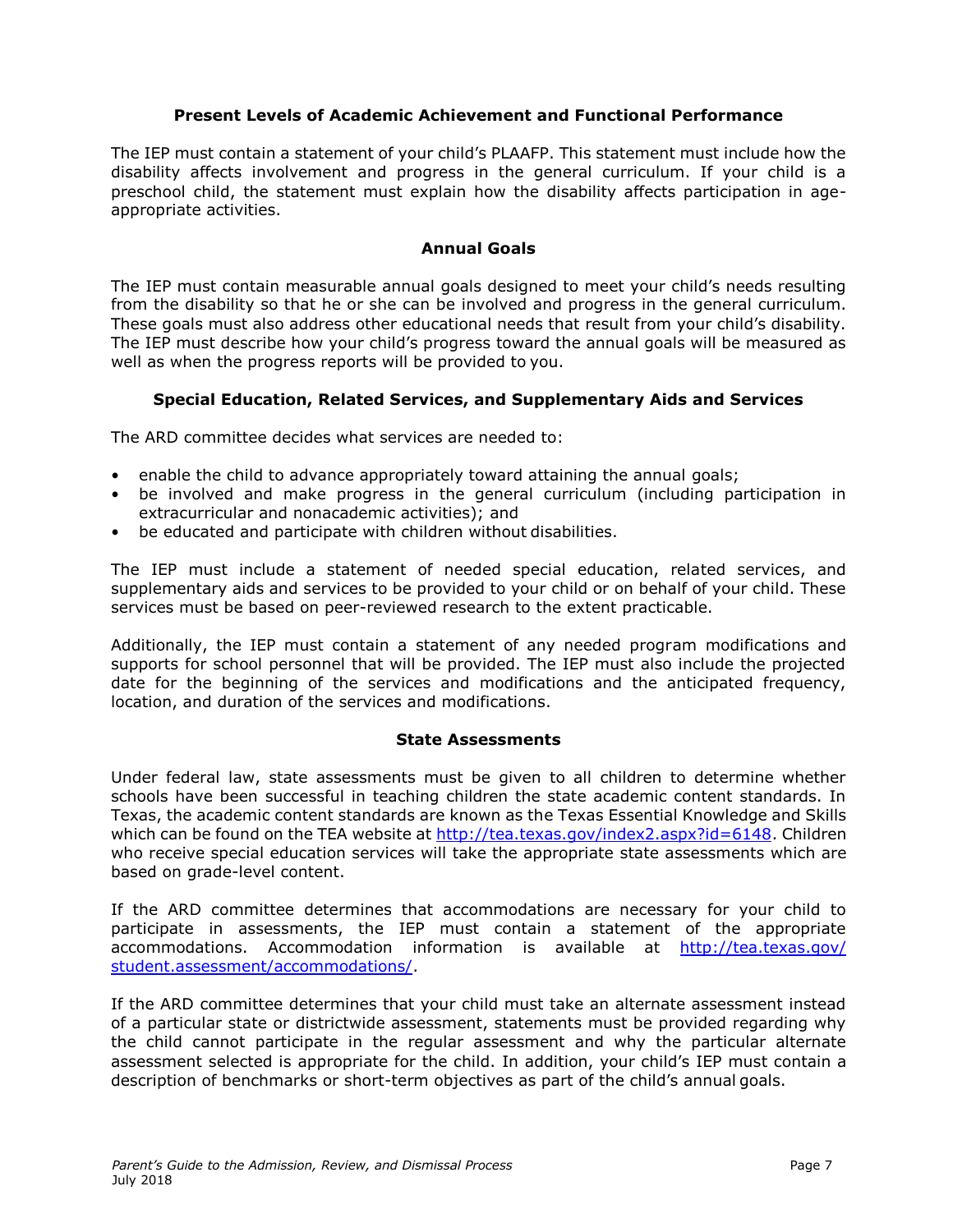If your child does not perform satisfactorily on a state assessment, the ARD committee must address the manner in which the child will participate in an accelerated instruction program or intensive program of instruction.

# **Transition**

<span id="page-11-0"></span>IDEA and state law require that IEPs for older students address transition services. *Transition services* are a coordinated set of activities designed to help the child move from school to postschool activities. The age at which transition planning must begin, however, differs under federal and state law. Beginning with the 2018-2019 school year, not later than when a student reaches 14 years of age, the ARD committee must consider and, if appropriate, address the following issues in the IEP:

- (1) appropriate student involvement in the student's transition to life outside the public school system;
- (2) if the student is younger than 18 years of age, appropriate involvement in the student's transition by the student's parents and other persons invited to participate by:
	- (A) the student's parents; or
	- (B) the school district in which the student is enrolled;
- (3) if the student is at least 18 years of age, involvement in the student's transition and future by the student's parents and other persons, if the parent or other person:
	- (A) is invited to participate by the student or the school district in which the student is enrolled; or
	- (B) has the student's consent to participate under a supported decision-making agreement;
- (4) appropriate postsecondary education options, including preparation for postsecondarylevel coursework;
- (5) an appropriate functional vocational evaluation;
- (6) appropriate employment goals and objectives;
- (7) if the student is at least 18 years of age, the availability of age-appropriate instructional environments, including community settings or environments that prepare the student for postsecondary education or training, competitive integrated employment, or independent living, in coordination with the student's transition goals and objectives;
- (8) appropriate independent living goals and objectives;
- (9) appropriate circumstances for facilitating a referral of a student or the student's parents to a governmental agency for services or public benefits, including a referral to a governmental agency to place the student on a waiting list for public benefits available to the student; and
- (10) the use and availability of appropriate:
	- (A) supplementary aids, services, curricula, and other opportunities to assist the student in developing decision-making skills; and
	- (B) supports and services to foster the student's independence and self-determination, including a supported decision-making agreement.

Federal law requires that beginning not later than the first IEP to be in effect when the child turns 16, or younger if determined appropriate by the ARD committee, the IEP must include appropriate measurable post-secondary goals based upon age-appropriate transition assessments related to training, education, employment and, where appropriate, independent living skills. The IEP must include transition services needed to assist the child in reaching those goals.

Your child must be invited to the ARD committee meeting when transition services will be discussed. If your child is younger than 18 and at least 14, the ARD committee must also consider involvement in the student's transition by you and other persons invited to participate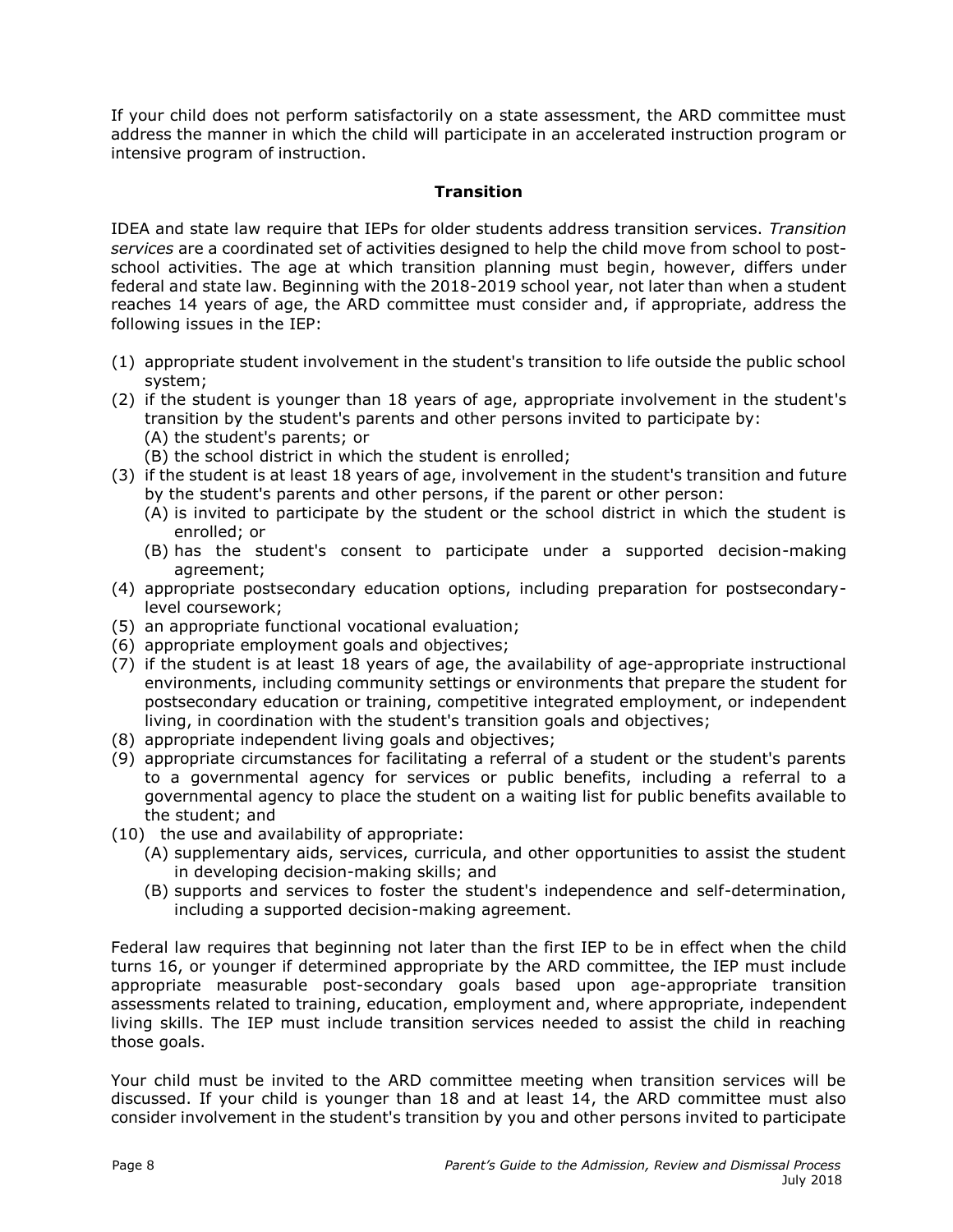by you and the school. Additionally, to the extent appropriate, with your written consent or the written consent of the adult student, the school must invite a representative of any participating agency that is likely to be responsible for providing or paying for transition services.

Once your child reaches 18, the ARD committee must consider and, if appropriate, address involvement in the student's transition and future by you and other persons, if you or the other person:

- is invited to participate by the adult student or the LEA in which the adult student in enrolled; or
- has the adult student's consent to participate pursuant to a supported decision-making agreement.

#### **Adult Students**

<span id="page-12-0"></span>When your child reaches age 18, the child becomes an *adult student*. Adult students have the right to make decisions on their own behalf unless determined by law to be incompetent. At the ARD committee meeting held at least one year before your child turns 18, your child will learn that the right to make education decisions will transfer from their parents to them. Your child's IEP must include a statement to verify that the parent and child have been informed of the transfer of rights. It must also include a statement describing the information and resources shared about guardianship, alternatives to guardianship, and information shared about other supports and services designed to assist in independent living.

When your rights transfer to your adult student, you and your adult student will both receive all future required notices. However, notices of ARD committee meetings are not an invitation for you to attend the meetings. You may only attend meetings if your adult student invites you or gives the school permission to invite you.

#### **Children with Autism**

<span id="page-12-1"></span>For a child with autism, there are 11 strategies that must be considered, based on peerreviewed, research-based educational practices to the extent practicable. When needed, these strategies must be addressed in the IEP. When not needed, the IEP must include a statement to that effect and the basis upon which the determination was made. The additional strategies the ARD committee must consider are:

- extended educational programming;
- daily schedules reflecting minimal unstructured time;
- in-home and community-based training, or viable alternatives;
- positive behavior support strategies;
- futures planning;
- parent/family training, and support;
- suitable staff-to-child ratio appropriate to identified activities;
- communication interventions;
- social skills supports and strategies;
- professional educator/staff support; and
- teaching strategies based on peer-reviewed, research-based practices.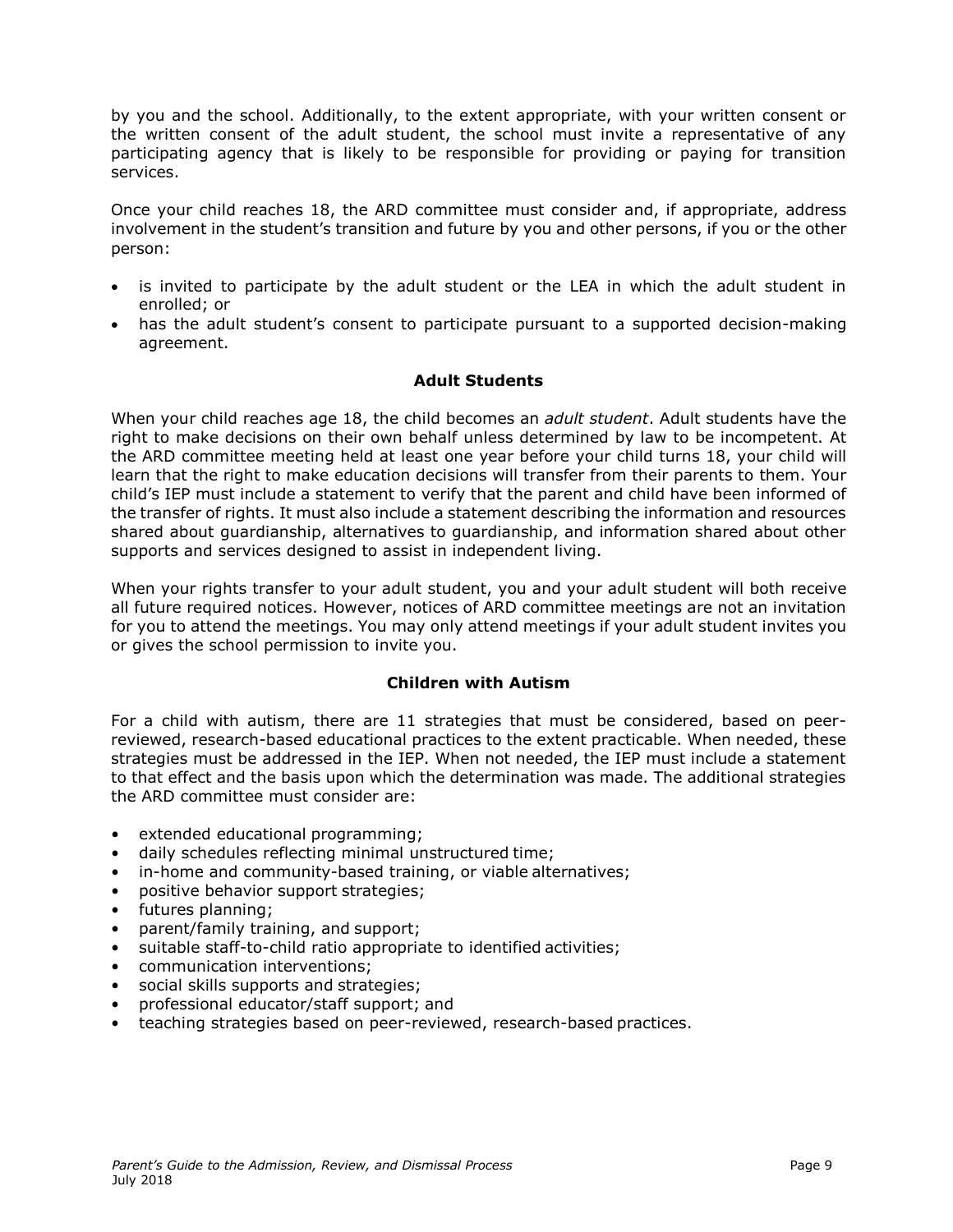# **Children Who Are Deaf or Hard of Hearing**

<span id="page-13-0"></span>For a child who is deaf or hard of hearing, the ARD committee must consider the child's:

- language and communication needs:
- opportunities for direct communications with peers and professional personnel in the child's language and communication mode;
- academic level; and
- the child's full range of needs, including opportunities for direct instruction in the child's language and communication mode.

# **Children Who Are Blind or Visually Impaired**

<span id="page-13-1"></span>For a child who is blind or visually impaired, the ARD committee must consider the child's need for:

- reading and writing instruction in braille and the use of braille;
- compensatory skills, such as braille and concept development, and other skills needed to access the rest of the curriculum;
- orientation and mobility instruction;
- social interaction skills;
- career planning;
- assistive technology, including optical devices;
- independent living skills:
- recreation and leisure enjoyment;
- self-determination; and
- <span id="page-13-2"></span>• sensory efficiency.

# **Behavioral Intervention Plans**

If the ARD committee determines that a behavior improvement plan or a behavioral intervention plan (**BIP**) is appropriate for your child, that plan must be included as part of your child's IEP and provided to each teacher with responsibility for educating your child. **Extended School Year Services**

<span id="page-13-3"></span>The ARD committee must consider whether your child qualifies for ESY services. Your child qualifies for ESY services if, in one or more critical areas addressed in your child's current IEP, your child has exhibited, or reasonably may be expected to exhibit, severe or substantial regression that cannot be regained within a reasonable period of time. The term *severe or substantial regression* means that the child has been, or will be, unable to maintain one or more acquired critical skills in the absence of ESY services.

If the ARD committee determines that your child is in need of ESY services, then the IEP must identify which of the goals and objectives in the IEP will be addressed during ESY services. If your school does not propose to discuss ESY services at your child's annual ARD committee meeting, you may request that your child's ARD committee discuss eligibility for ESY services. Information about ESY services is available at [https://tea.texas.gov/Academics](https://tea.texas.gov/Academics/Special_Student_Populations/Special_Education/Programs_and_Services/Extended_School_Year_Services_for_Students_with_Disabilities/) [/Special\\_Student\\_Populations/Special\\_Education/Programs\\_and\\_Services/Extended\\_School\\_](https://tea.texas.gov/Academics/Special_Student_Populations/Special_Education/Programs_and_Services/Extended_School_Year_Services_for_Students_with_Disabilities/) Year Services for Students with Disabilities/.

#### **Placement**

<span id="page-13-4"></span>IDEA requires that a child with a disability be educated in the *least restrictive environment*. This means that your child must be educated with children who do not have disabilities to the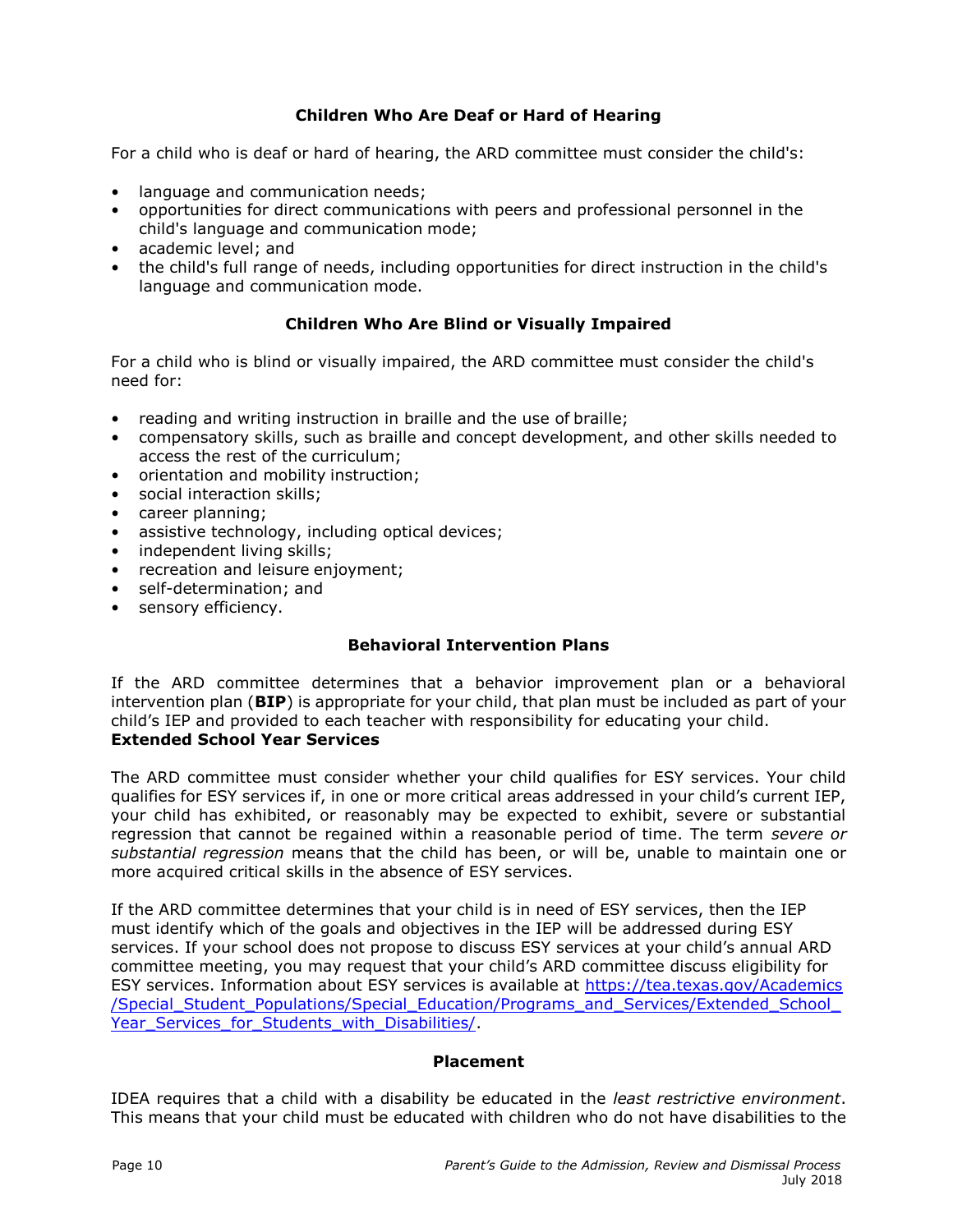maximum extent appropriate. Removal of your child from the regular educational environment may only occur if the nature or severity of his or her disability is such that education in regular classes with the use of supplementary aids and services cannot be achieved satisfactorily.

*Supplementary aids and services* means aids, services, and other supports that are provided in regular education classes, other education-related settings, and in extracurricular and nonacademic settings, to enable children with disabilities to be educated with children without disabilities to the maximum extent appropriate.

A core part of the special education process involves determining the appropriate educational placement for implementing a child's IEP. Placement refers to the points along the continuum of placement options (i.e., regular classes, special classes, special schools, homebound instruction, instruction in hospitals and institutions) available for a child with a disability. Placement does not refer to the specific physical location or site where the services will be delivered. The ARD committee determines the educational placement based on the child's IEP.

#### **ARD Committee Decision**

<span id="page-14-0"></span>A decision of the ARD committee concerning the required elements of the IEP must be made by mutual agreement of the members if possible. This mutual agreement is called consensus. The ARD committee should work toward consensus, but the school has the ultimate responsibility to ensure that the IEP includes the services that your child needs in order to receive a FAPE. It is not appropriate to make ARD committee decisions based upon a majority vote. The IEP must indicate whether you and the administrator agree or disagree with the decisions of the ARD committee.

If you disagree with the decisions of the ARD committee, you will be offered a single opportunity to have the committee recess for a period of time not to exceed 10 school days unless you and the school mutually agree otherwise. If you accept the offer to recess and reconvene, the ARD committee must schedule the reconvened meeting at a mutually-agreedupon time and place. However, if your child's presence on the campus presents a danger of physical harm to your child or others, or if your child has committed an expellable offense or an offense which may lead to a placement in a disciplinary alternative education program, the ARD committee does not have to recess even if you disagree with the decisions of the ARD committee.

During a recess, the members must consider alternatives, gather additional information, prepare further documentation, and/or obtain additional resource persons who may assist in enabling the ARD committee to reach mutual agreement. If the ARD committee meets again and you continue to disagree, unless the disagreement involves the initial provision of services for which consent is required, the school must implement the IEP that the school has decided is appropriate for your child.

When mutual agreement is not reached, a written statement of the basis for the disagreement must be included in the IEP. If you disagree with an ARD committee decision, you must be offered the opportunity to write your own statement of disagreement. The school must provide you with prior written notice at least five school days before implementation of the IEP, unless you agree to a shorter timeframe.

The ARD committee may also choose to recess for reasons other than failure to reach agreement about all required elements of the IEP.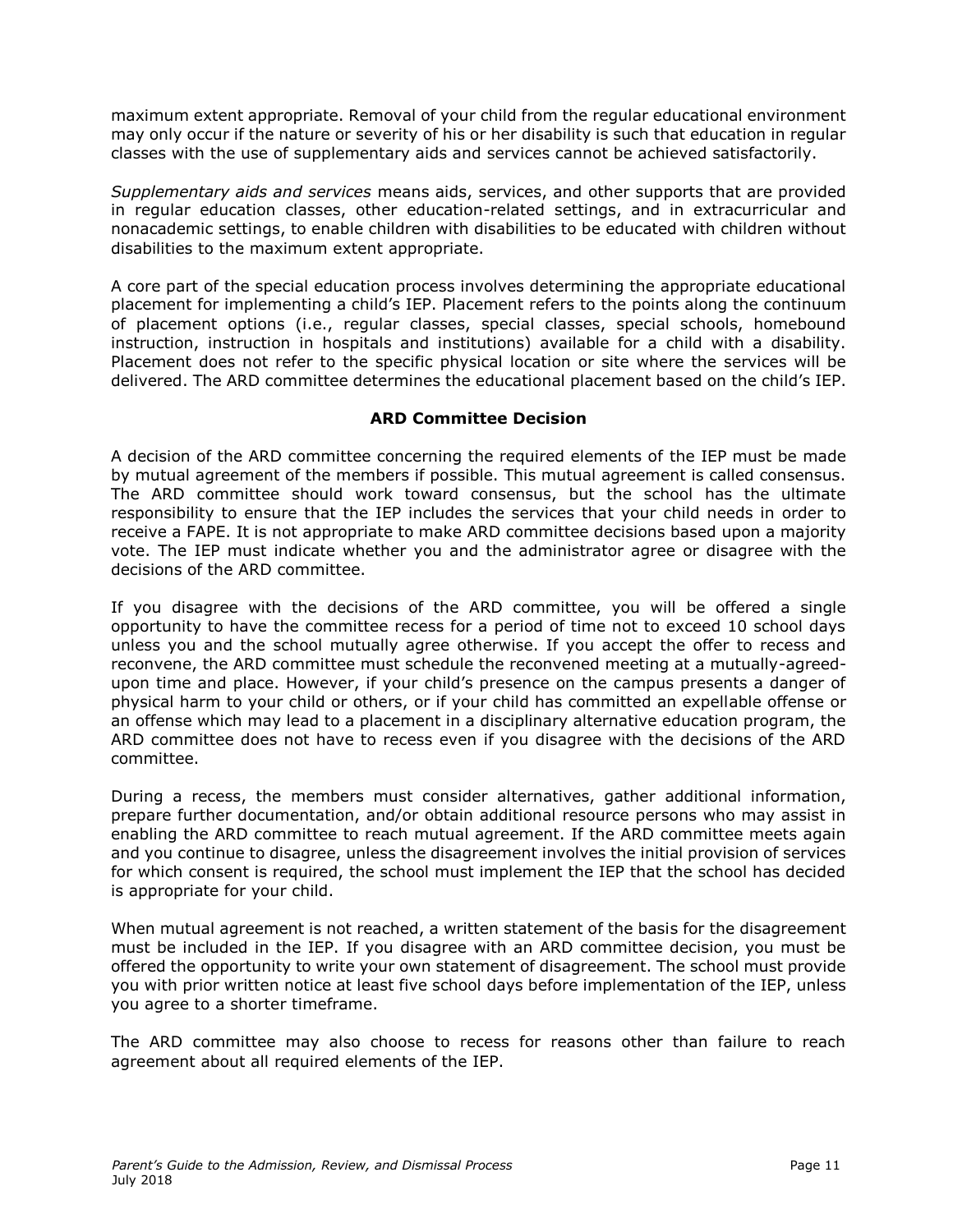# **Copy of IEP**

<span id="page-15-0"></span>The school must give you a copy of your child's IEP at no cost. If you are unable to speak English and your native language is Spanish, the school must provide a written copy or audio recording of your child's IEP translated into Spanish. If you are unable to speak English and your native language is not Spanish, the school must make a good faith effort to provide a written copy or audio recording of your child's IEP translated into your native language. If you are unable to speak English and your native language is not a written language, the school must take steps to ensure that your child's IEP is translated orally or by other means into your native language. A written translation means that all of the text in your child's IEP is translated in written form. The school can provide you with an audio recording of the ARD committee meeting if you were assisted by an interpreter or a translation of the meeting, as long as all content in your child's IEP is orally translated and recorded.

# **Review of the Individualized Education Program**

<span id="page-15-1"></span>The ARD committee must meet at least once a year to review your child's IEP and determine whether the annual goals are being met. The ARD committee may meet more often than annually to revise your child's IEP, as appropriate, to address:

- any lack of expected progress toward the annual goals and in the general curriculum;
- the results of any reevaluation;
- information about the child provided to, or by, the parents;
- anticipated needs of the child; or
- other matters.

You may request an ARD committee meeting to discuss educational concerns about your child. The school must either grant your request to have a meeting or, within five school days, provide you with written notice explaining why the school refuses to convene a meeting. If you are unable to speak English, the school must provide the notice in your native language, unless it is clearly not feasible to do so. If your native language is not a written language, the school must take steps to ensure that the notice is translated orally or by other means so that you understand the notice.

You and the school may agree to make changes to the IEP without holding an ARD committee meeting. However, changes to eligibility determination, changes in placement, and manifestation determinations must be made in an ARD committee meeting. If an IEP is changed outside of an ARD committee meeting, there must be a written document reflecting the agreed upon changes. Upon request, the school must provide you with a copy of the revised IEP with the amendments incorporated. Additionally, the school must ensure that the child's ARD committee is informed of those changes.

#### **Reevaluation**

<span id="page-15-2"></span>Once your child begins receiving special education and related services, periodic reevaluations are required. The school must make reasonable efforts to obtain your consent for a reevaluation. If you fail to respond despite reasonable efforts, the school may conduct a reevaluation without your consent. If you refuse consent for reevaluation of your child, the school may, but is not required to, ask for mediation or request a due process hearing to override your lack of consent for reevaluation. The school does not violate its child find duty or its obligation to evaluate your child if the school does not seek to override your refusal to consent to the reevaluation.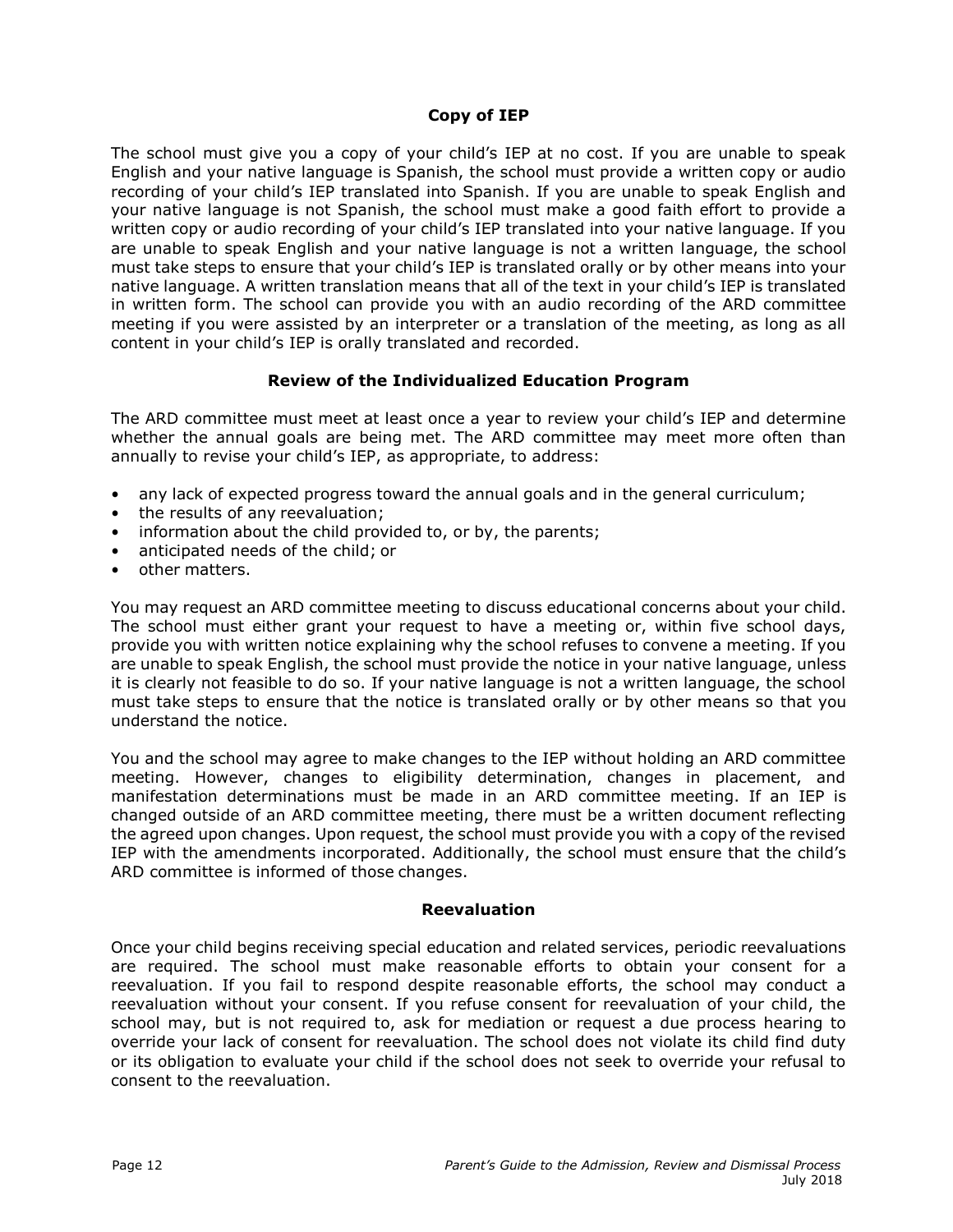A reevaluation is similar to the initial evaluation. The reevaluation must be comprehensive enough to determine whether your child continues to be a child with a disability and needs special education services. Unless you and the school agree otherwise, a reevaluation of your child's needs must be done at least every three years. No more than one reevaluation may occur within a year unless you and the school agree.

A review of existing evaluation data (**REED**) must take place as part of an initial evaluation, if appropriate, and as part of any reevaluation of a child under IDEA. A school is not required to obtain your consent to review existing evaluation data. The REED must be conducted by the ARD committee, including you, but it does not have to take place in a meeting. The members must review existing evaluation data about your child, including information you provide, to determine the scope of the evaluation or reevaluation.

If your child has already been receiving special education and related services, the ARD committee decides what additional evaluation, if any, is needed to determine whether additions or modifications will be made to your child's special education and related services.

If the ARD committee decides that additional evaluation is not needed to determine whether your child continues to need special education services, the reasons for this decision must be explained to you. After explaining the reasons why the ARD committee has concluded that

existing evaluation data are sufficient, the school does not have to conduct a new evaluation to complete a required reevaluation unless you request that the school do so.

#### **Independent Educational Evaluation**

<span id="page-16-0"></span>If you disagree with an evaluation or reevaluation by the school, you may request an independent educational evaluation (**IEE**) at school expense. The school must give you information about where an IEE may be obtained and must give you a copy of the school's criteria for obtaining an IEE. The IEE must meet school criteria. If you request an IEE, the school must either pay for the IEE or request a due process hearing to show that its evaluation is appropriate. You are entitled to only one IEE at public expense each time the school conducts an evaluation. If the school requests a hearing and the hearing officer decides that the school's evaluation is appropriate, you still have the right to an IEE, but not at the school's expense. Information obtained from an IEE that meets school criteria must be considered by the ARD committee with respect to the provision of a FAPE regardless of whether the school pays for the IEE.

#### **Revocation of Consent for Services**

<span id="page-16-1"></span>Just as you have the authority to consent to the initial provision of special education and related services, you have the authority to revoke your consent for services. Your revocation of consent must be in writing. Once the school receives your written revocation, it must honor your decision. However, before the school discontinues services, it must provide you with prior written notice that services will stop. Although the school must discontinue services, the school is not required to amend your child's education records to remove any references to your child's previous special education and related services in the past.

If you revoke your consent for the continued provision of special education and related services, your child will be considered a general education student and will not be entitled to any of the protections under IDEA. Furthermore, if you revoke your consent for services, the school may not request mediation or a due process hearing in an attempt to change or challenge your decision.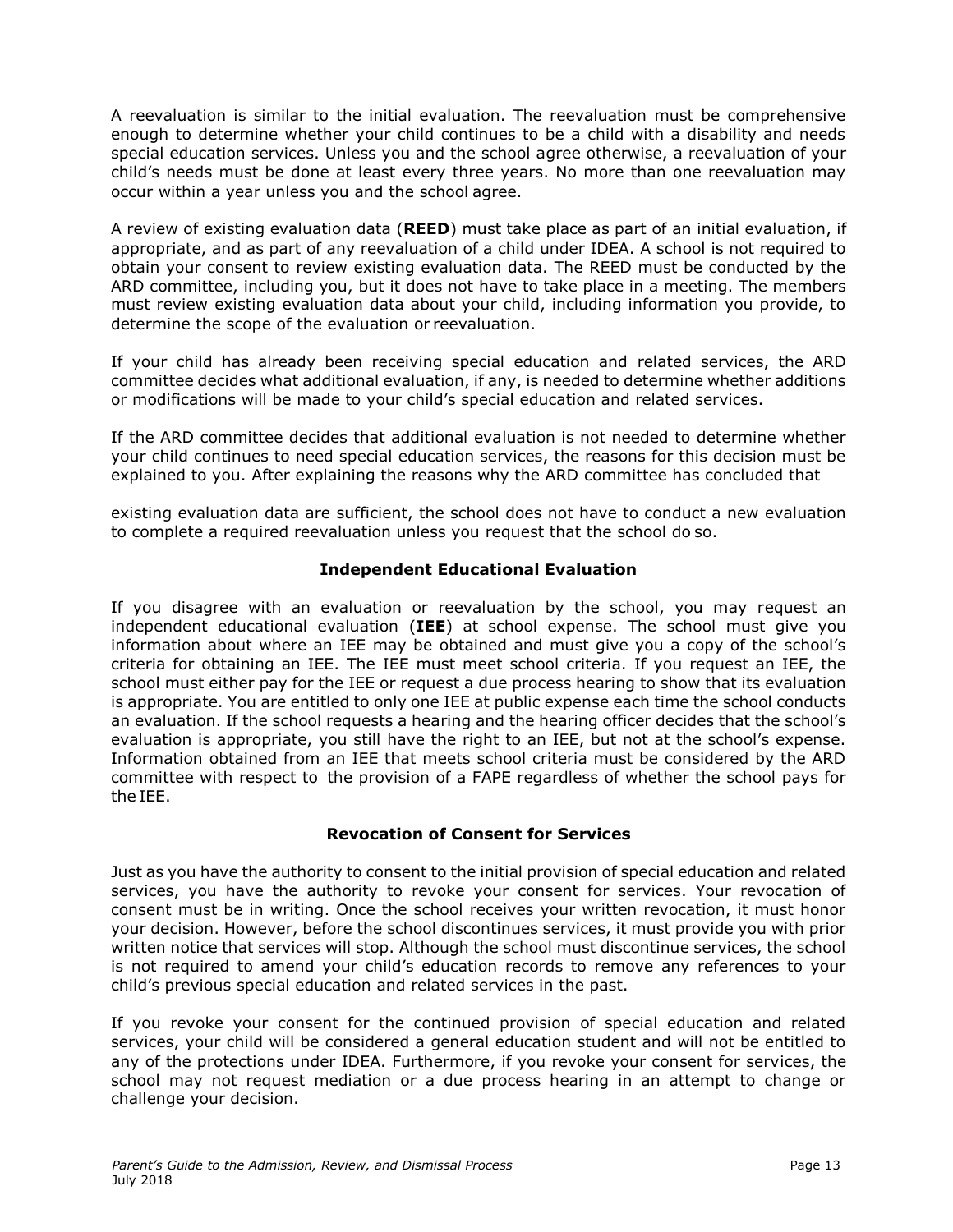#### **Graduation**

<span id="page-17-0"></span>One of the objectives of the public education system in Texas is that all students will remain in school until they obtain a high school diploma. Students must meet certain standards in order to graduate with a regular high school diploma. For a child who receives special education services, the school must follow certain procedures when preparing to graduate a student or terminating the student's special education services because the student no longer meets the age eligibility requirements. In addition, the ARD committee plays an important role in some of the decisions related to graduation.

Under IDEA, special education services must be available to an eligible child or adult student until he or she graduates with a regular high school diploma or exceeds the age eligibility requirements for special education under state law, which is age 21 in Texas. An adult student receiving special education services who is 21 years of age on September 1 of a school year is eligible for services through the end of that school year or until graduating and being awarded a regular high school diploma by meeting the curriculum standards and credit requirements applicable students in general education, whichever comes first.

When your child's or adult student's eligibility for special education is terminating due to graduation with a regular high school diploma or due to exceeding the age eligibility for special education services, the school must give you prior written notice of the termination of services. Furthermore, the school must give the child or adult student a summary of his or her academic achievement and functional performance.

A child or adult student who receives special education services may graduate and be awarded a regular high school diploma by meeting the same curriculum standards and credit requirements applicable to students in general education under one of the four graduation programs (i.e. Foundation High School Program, Recommended High School Program, Distinguished Achievement High School Program, or Minimum High School Program), as well as passing the required state assessments.

All graduating students who were eligible for special education services must be provided with a summary of academic achievement and functional performance. This summary must consider, as appropriate, the views of the parent and student and written recommendations from adult service agencies on how to assist the student in meeting postsecondary goals. For some students, the summary must include an evaluation of the student.

A child or adult student who graduates but is under age 22 may, under some circumstances, be able to return to school and receive services through the end of the school year in which he or she reaches age 22. If your child seeks to return after having graduated, the ARD committee must determine the needed educational services.

#### **Discipline**

<span id="page-17-1"></span>There are special rules that apply to disciplinary actions taken against a child with a disability than apply to actions taken against nondisabled students. Generally, a child with a disability cannot be removed from his or her current educational placement for more than 10 consecutive school days if the misconduct was related to his or her disability. In addition, certain disciplinary situations that arise with regard to a student with a disability trigger a requirement to hold an ARD committee meeting.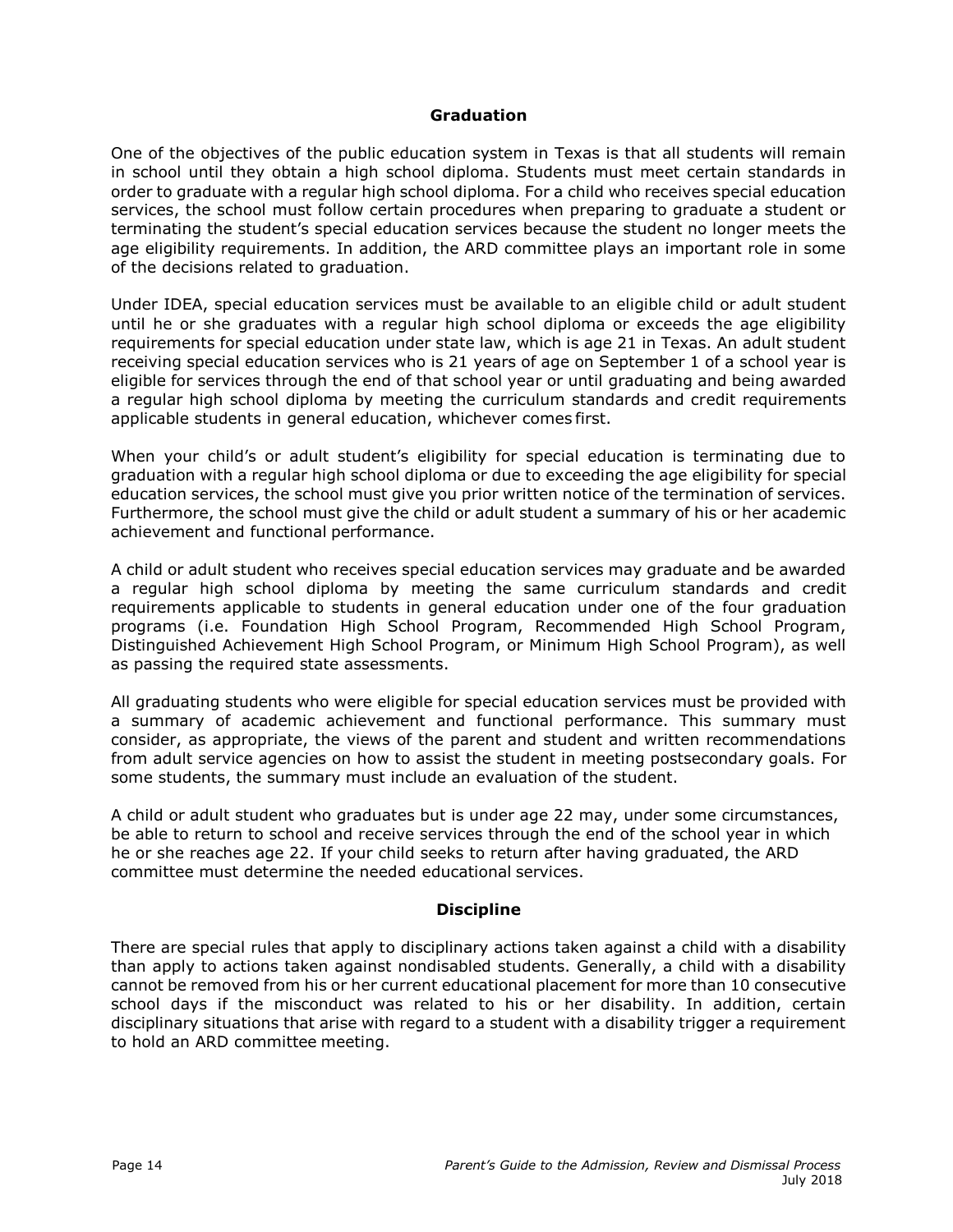#### Short-Term Removals

School officials may remove your child from his or her current educational placement if your child violates the code of student conduct. This removal can be to an appropriate interim alternative educational setting (**IAES**), another setting, or suspension for not more than 10 consecutive school days (to the extent that the disciplinary measure is applied to children without disabilities); and, for additional removals of not more than 10 consecutive school days in that same school year for separate incidents of misconduct (as long as those removals do not constitute a change in placement). This is often referred to as the *10-day rule*.

Disciplinary removals for 10 consecutive school days or less do not trigger the requirement to hold an ARD committee meeting. The school is only required to provide services to your child during a short-term removal if it provides services to a child without a disability who is similarly removed.

#### Cumulative Removals Totaling 10 Days or More

School officials may order additional short-term removals in the same school year for separate incidents of misconduct, provided that these removals do not constitute a change of placement. After your child has been removed for 10 cumulative school days in the same school year, if the current removal is not for more than 10 consecutive school days and is not a change of placement, the school must provide services so as to enable your child to continue to participate in the general education curriculum, although in another setting, and to progress toward meeting the goals set out in your child's IEP. School personnel must consult with at least one of your child's teachers to decide which services are needed.

#### Change of Placement

A removal of a child with a disability from his or her current educational placement is a *change of placement* if the removal is for more than 10 consecutive school days or the child has had a series of removals that constitute a pattern. A pattern of removals occurs when:

- the removals total more than 10 school days in a school year;
- the child's behavior is largely similar to the child's behavior in past incidents that resulted in the series of removals;and
- other factors like the length of the removals, the total amount of time the child has been removed, and the proximity of the removals to one another.

The school will determine on a case-by-case basis whether a pattern of removals amounts to a change of placement. You may challenge the school's decision about this through a due process hearing or judicial proceeding.

If the school proposes a removal that will constitute a change of placement, school officials must notify you of that decision and provide you with a copy of the *[Notice of Procedural](http://framework.esc18.net/) [Safeguards](http://framework.esc18.net/)*. This must be done on the date on which the decision is made to change the child's placement. In addition, the school must hold an ARD committee meeting to conduct what is called a manifestation determination.

#### Manifestation Determination

When conducting a *manifestation determination*, the ARD committee must review all relevant information in your child's file, including the IEP, any teacher observations, and any relevant information provided by you to determine: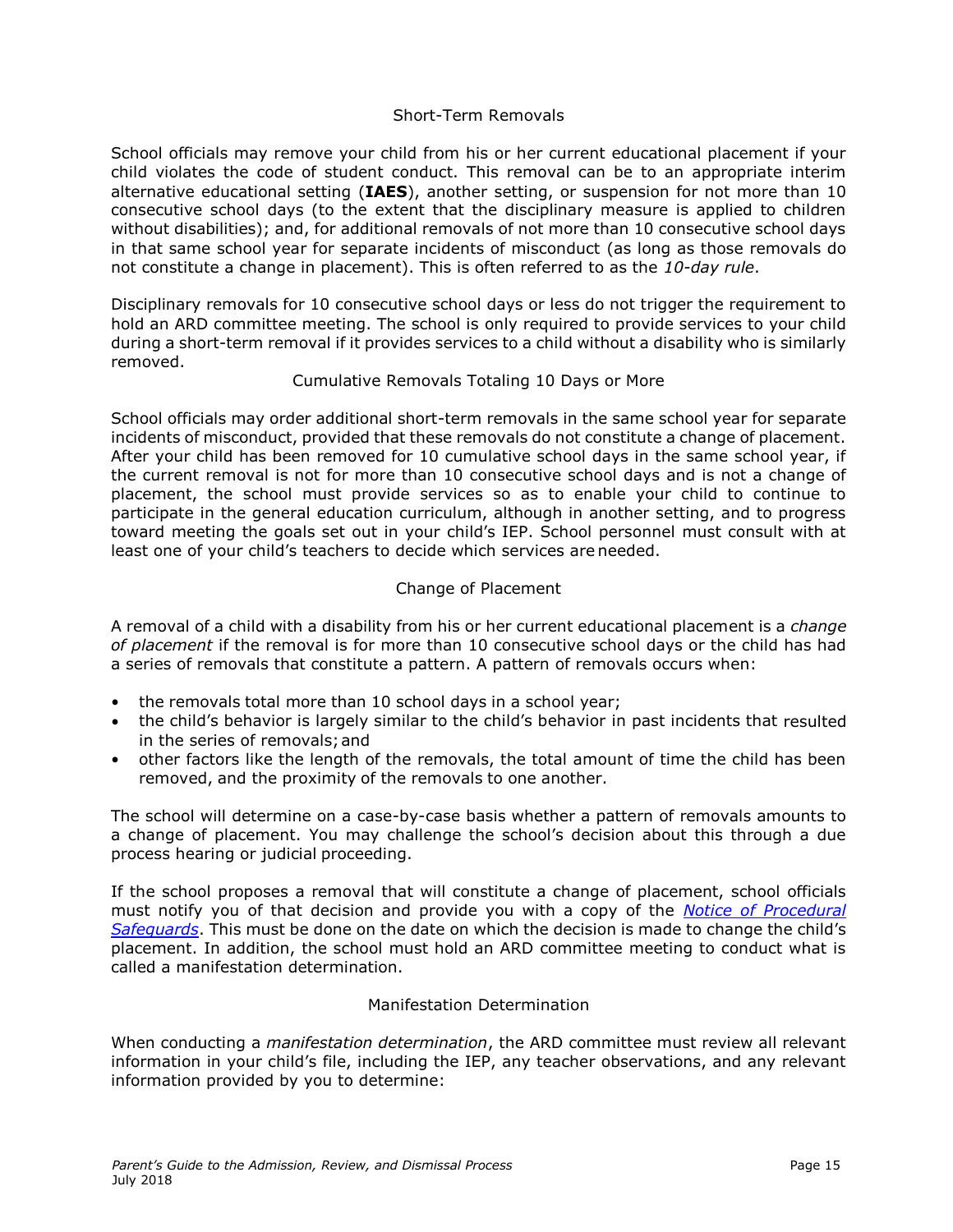- if the conduct in question caused by, or had a direct and substantial relationship to, your child's disability; or
- if the conduct in question was the direct result of the school's failure to implement the IEP.

If the ARD committee determines that either of these conditions is met, then the conduct is a manifestation of the child's disability. If the ARD committee determines that neither condition is met, then the conduct is not a manifestation of the child's disability.

#### When Conduct is a Manifestation

If the conduct is a manifestation of your child's disability, the ARD committee must either:

- conduct a functional behavioral assessment (**FBA**), unless the school had conducted an FBA before the behavior that resulted in the change of placement occurred, and implement a BIP; or
- if a BIP is already in place, review the BIP and modify it as necessary to address the behavior.

In addition, the ARD committee must return your child to the placement from which your child was removed unless:

- you and the school agree to a change of placement as part of the modification of your child's BIP; or
- your child's violation of the code of student conduct involves one of the special circumstances described below.

If the ARD committee concludes that your child's conduct was caused by the school's failure to implement the IEP, the school must take immediate steps to remedy the deficiencies.

#### When Conduct is Not a Manifestation

If the conduct was not a manifestation of your child's disability, school personnel may discipline your child in the same manner as other children, except appropriate educational services must continue. The child's ARD committee will determine the IAES in which the child will be served.

#### Special Circumstances

School personnel may remove your child to an IAES for up to 45 school days without regard to whether the behavior is a manifestation of his or her disability in cases where your child:

- carries or possesses a weapon at school, on school premises, or at a school function;
- knowingly possesses or uses illegal drugs or sells or solicits the sale of a controlled substance while at school, on school premises, or at a school function; or
- has inflicted serious bodily injury upon another person while at school, on school premises, or at a school function.

The ARD committee will determine the IAES in which the child will be served.

#### Protections for Children Not Yet Determined Eligible

If your child has not been determined to be eligible for special education and related services but has engaged in behavior that violated a code of student conduct, your child is entitled to the procedural protections in IDEA if the school had knowledge that your child was a child with